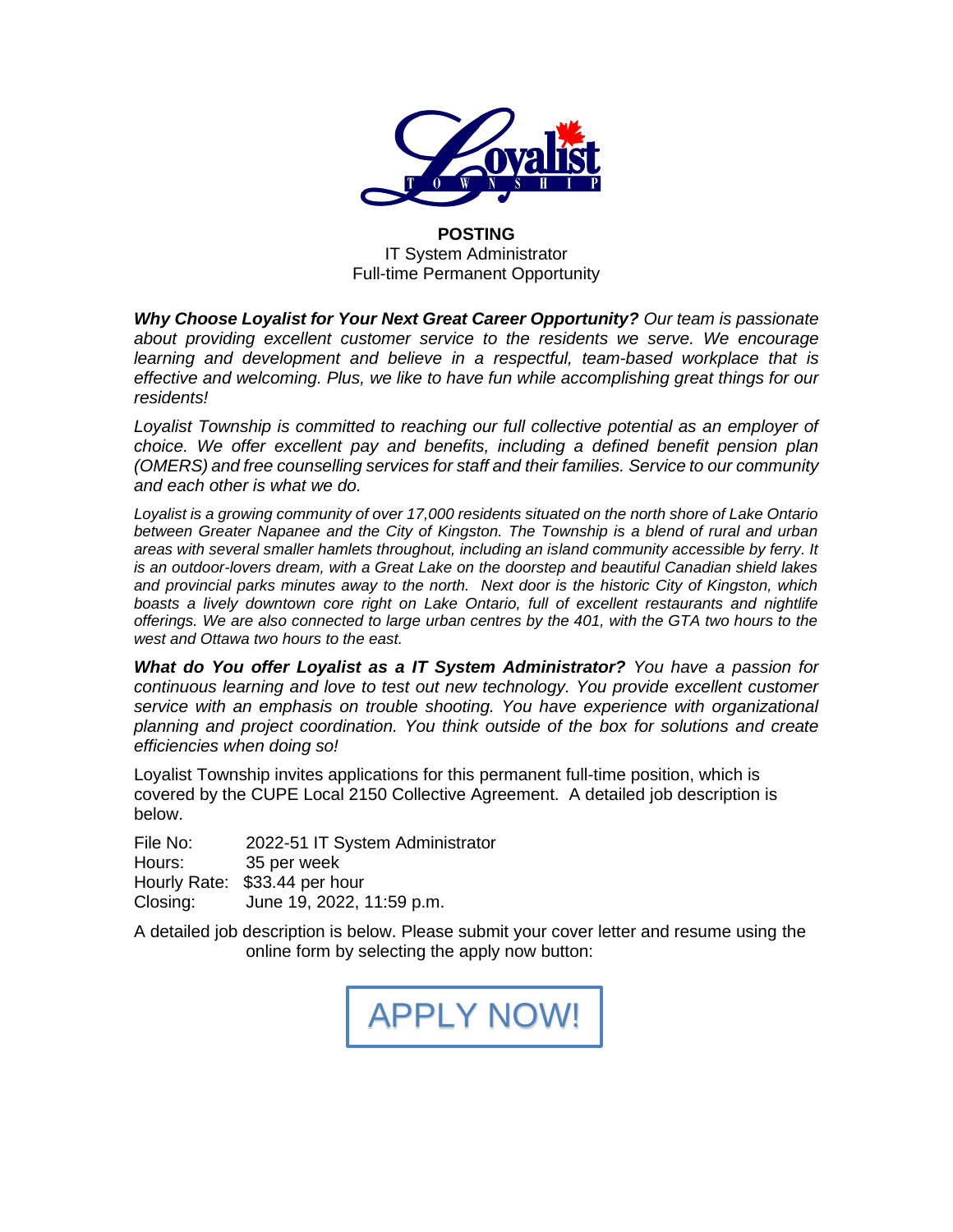

#### **JOB DESCRIPTION**

| <b>POSITION TITLE: INFORMATION TECHNOLOGY SYSTEM ADMINISTRATOR</b>        |
|---------------------------------------------------------------------------|
| DEPARTMENT: CORPORATE SERVICES, INFORMATION TECHNOLOGY<br><b>DIVISION</b> |
|                                                                           |

**REPORTS TO: MANAGER OF INFORMATION TECHNOLOGY** 

**UPDATED: JUNE 2022**

#### **POSITION SUMMARY:**

This role is an integral part of service delivery to the residents of Loyalist Township and contributes to the achievement of our Strategic Plan by ensuring continuity, reliability, and security of Loyalist Township's PC based information technology network focused on Windows operating systems and Microsoft 365 Office Suite. This position contributes to tactical planning of the IT infrastructure. The incumbent is responsible for the provision of excellent customer service to staff and is the primary desktop technical support of PC based hardware, software, and network operations.

## **MINIMUM QUALIFICATIONS – EDUCATION & EXPERIENCE:**

- College Diploma in Information Technology, Computer Science, Computer Systems, or related discipline. Degree in Computer Science or related field is an asset. An equivalent combination of education and experience will be considered.
- Possess at least one of more of COMPTIA A+, Network+, Security+, or other industry recognized certification.
- Recent experience of three or more years in a multi-server environment performing a similar role.
- Specific experience in Windows Server Administration including Active Directory, DNS, DHCP, File Services, Storage Services, Internet Information Services, Public Key Infrastructure, PowerShell.
- Experience with Windows Platform, Apple iOS, and Microsoft 365 Office applications.
- Experiences administering relational databases (SQL, Postgres. MySQL) is an asset.
- Must possess and maintain a class "G" Ontario driver's license and have access to a reliable personal vehicle.

## **KNOWLEDGE, SKILLS & ABILITIES:**

• Good working knowledge in virtualization technologies (Hyper-V, VMware).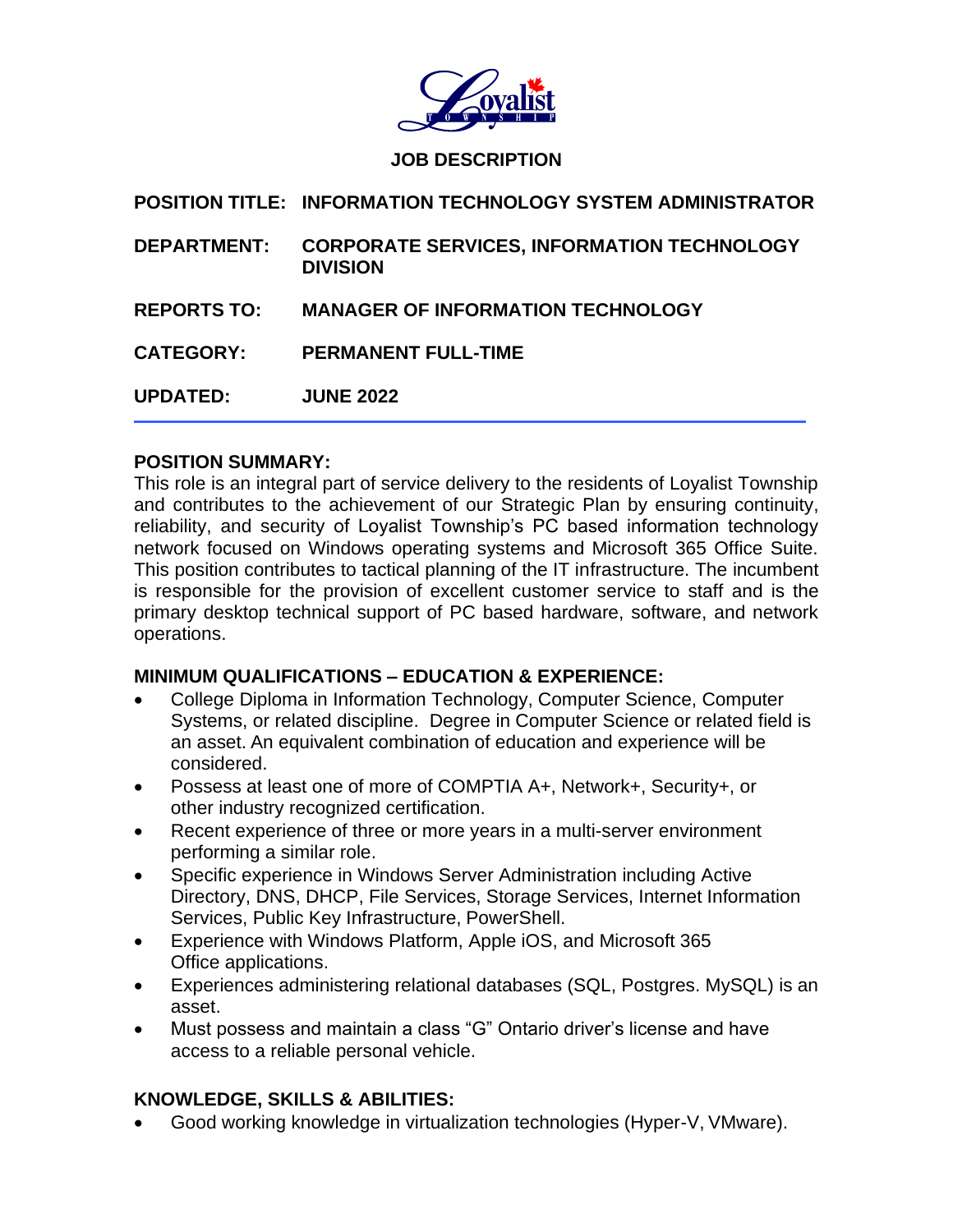- Skills in the following technologies/areas are also desirable: Backup; Enterprise Antivirus; Storage Area Networks/Network Attached Storage (SAN/NAS) experience; Firewalls; Windows Script host (WSH); Internet Information Services (IIS)/Apache; Router Operating System (OS).
- Demonstrated advanced desktop troubleshooting skills with the ability to conduct quality analysis and understand system integration to determine whether an issue resides on the server, network, or workstation.
- Strong written communication skills, with the ability to be concise and accurate while documenting processes and activities.
- Excellent interpersonal skills that foster positive working relationships with the ability to de-escalate frustration when needed and support individuals with a wide variety of technical skills.
- Demonstrated flexibility and organizational skills to meet established deadlines in a dynamic work environment with shifting priorities, multiple demands, and some urgency.
- Demonstrated ability to independently manage projects as assigned with minimal supervision.
- Highly self-motivated with an ability to stay current with emerging technology and its application in the workplace.

# **KEY RESPONSIBILITIES:**

## **Network Support**

- Support the ongoing administration and maintenance of the organizations server infrastructure including Virtual Private Network (VPN), Active Directory, Multifactor Authentication (MFA), and Group Policy (GPO).
- Maintain and make changes to firewalls, switches, and routers.
- Support the management of corporate mobile devices with mobile device management platform (MDM).
- Support multiple SQL databases for backup and recovery.
- Create, edit, and update documentation.
- Conduct monthly site audits.

# **Project Management**

- Contribute to project planning.
- Complete project plans as assigned.
- During project execution, solve problems within scope of abilities and authority.
- Monitor project milestones for timely completion and quality.
- Complete contemporaneous and thorough project documentation accurately.
- Contribute to project closing, including evaluation of process and results.

## **Hardware Support**

- Monitor and maintain multiple servers in a single domain environment.
- Catalog and track workstation/laptop and maintain asset management system.
- Configure, install, and maintain network printers, workstations, security cameras and other network related hardware.